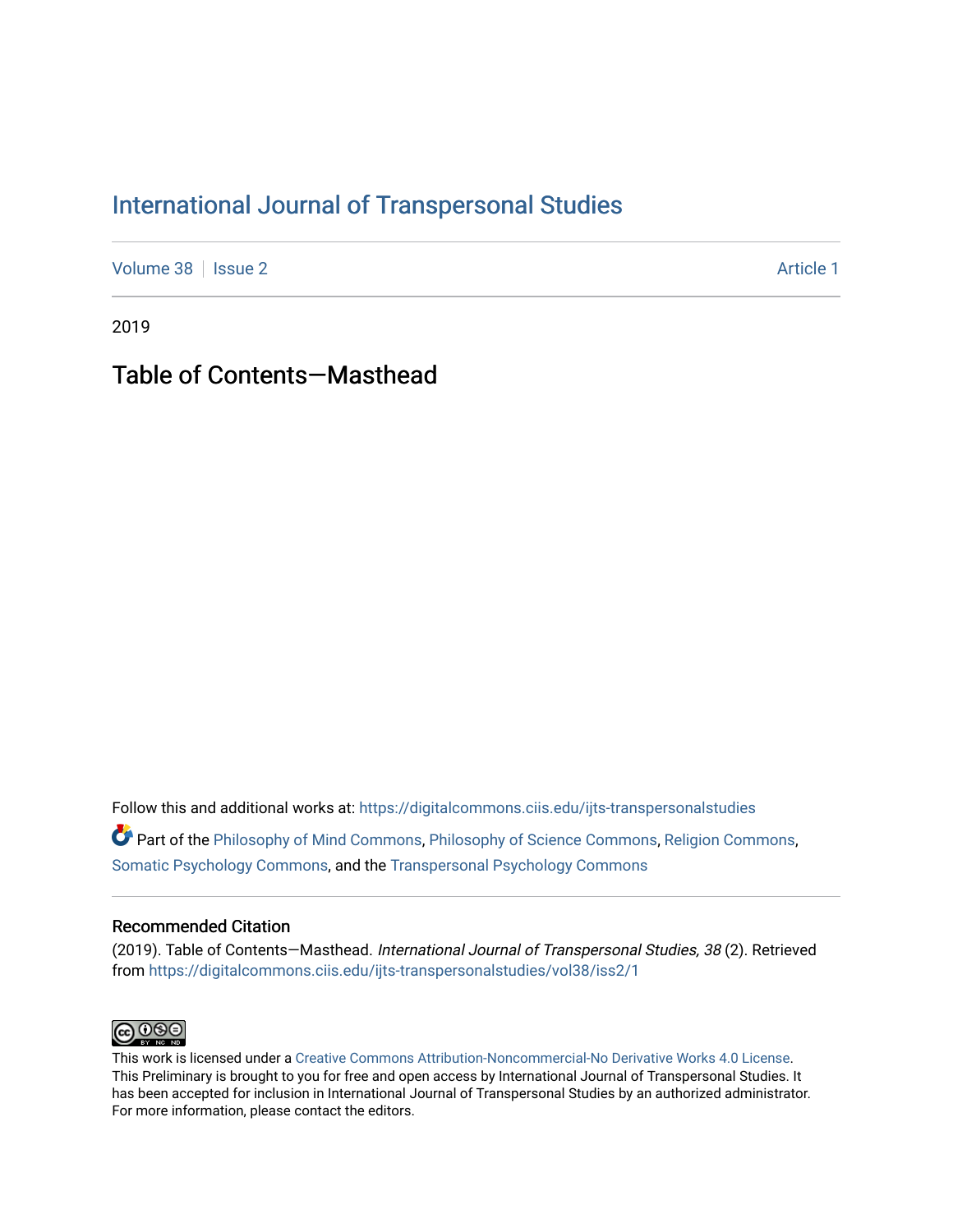### Table of Contents—Masthead

Cover Page Footnote N/A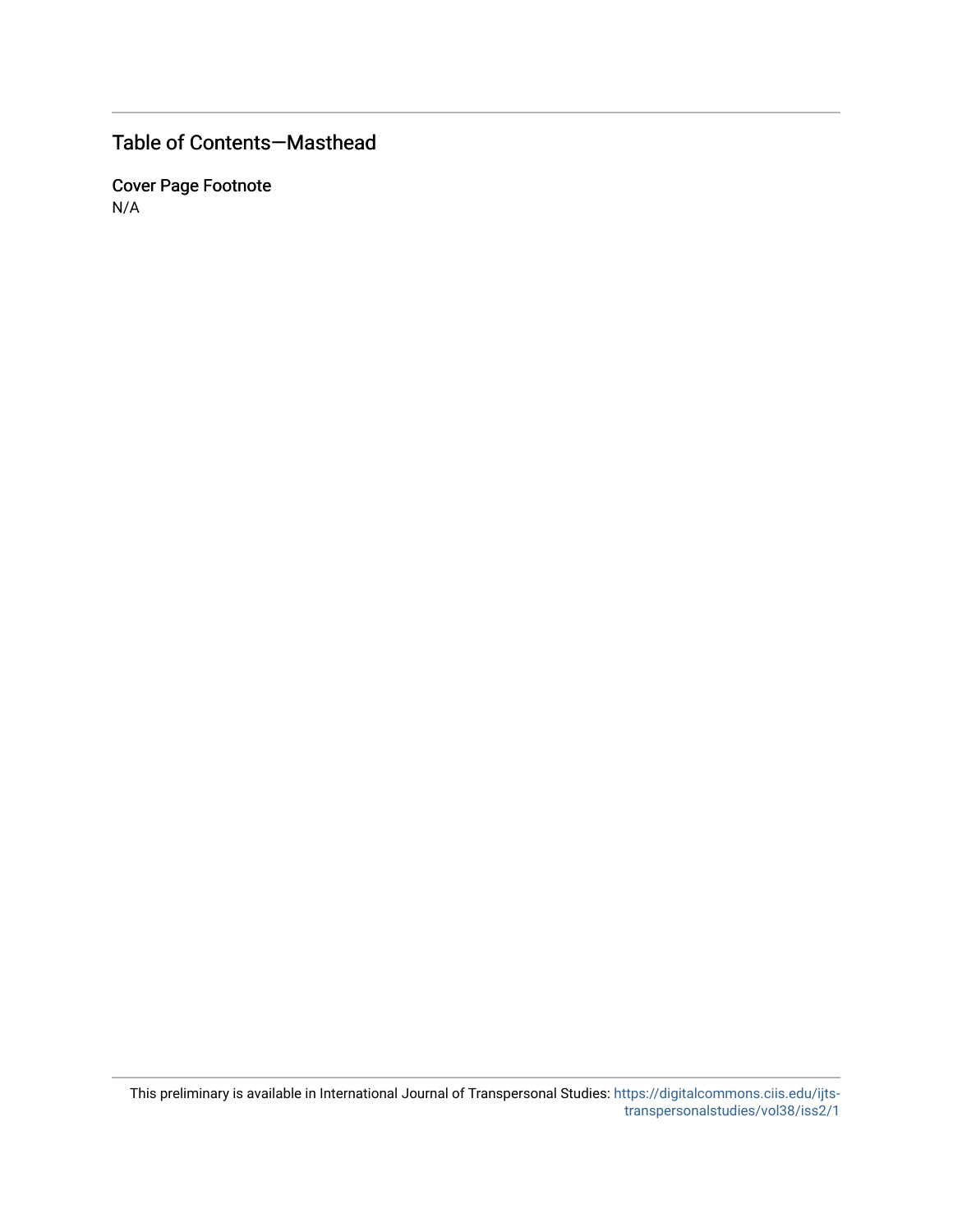

# **International Journal of Transpersonal Studies**

**Volume 38(2), 2019**

# **Table of Contents**

| Is Diversity Possible in an Integrative Psychology? Transpersonal as a<br>Whole Person / All Person Approach (Editor's Introduction)—Glenn Hartelius                                                                                                                                              | iii |
|---------------------------------------------------------------------------------------------------------------------------------------------------------------------------------------------------------------------------------------------------------------------------------------------------|-----|
| Spiritual Emergence(y), Psychosis and Personality: Investigating the Role<br>of Schizotypy-Kylie P. Harris, Adam J. Rock, & Gavin I. Clark                                                                                                                                                        | 1   |
| Psychedelic-Assisted Psychotherapy for Existential Suffering: Facilitating<br>Self-Transcendence at the End-of-Life-Kevin O. St. Arnaud                                                                                                                                                           | 31  |
| Transpersonal Dimensions in Islamic Spirituality-Nikos Yiangou                                                                                                                                                                                                                                    | 53  |
| <b>SPECIAL TOPIC: Transpersonal Participatory Action Research</b>                                                                                                                                                                                                                                 |     |
| Participatory Research Methods in Transpersonal Studies: Introduction to the<br>Special Topic Section-Olga Sohmer                                                                                                                                                                                 | 66  |
| Promoting Spiritual Wellness on a College Campus through<br>Community Based Participatory Research-Regina Idoate, Melissa Tibbits,<br>Mark Gilbert, Michele Marie Desmarais, Christopher Fisher, Alicia Bower,<br>Daniel J. Shipp, & Joe Kaminsky                                                 | 78  |
| Entheogenic and Nature-Oriented Transpersonal Experiences, Inspirations<br>and Challenges of Ecological Engagement, and Attitudes Toward Socio-<br>political Activism: Applying Participatory Action Research, Heuristic Inquiry,<br>and Thematic Analysis to Empower Activists—Heather L. Walker | 99  |
| An Embodied Spiritual Inquiry Into the Nature of Human Boundaries:<br>Outcomes of a Participatory Approach to Transpersonal Education and Research<br>Olga Sohmer, Ross C. Bauman, & Jorge N. Ferrer                                                                                              | 117 |
| Relational Inquiry: Seven-Years Practicing Seven Relationships-Gregg Lahood                                                                                                                                                                                                                       | 138 |
| An Illustration of Cooperative Inquiry Design: Finding Our Way<br>to Precious Knowledge, Together-Susan L. Ross                                                                                                                                                                                   | 163 |
| The Mushroom, The Frog, and the Rainbow of Desire:<br>A Participatory-Psychedelic Spiritual Emergence-Gregg Lahood                                                                                                                                                                                | 182 |
| An Interview with John Heron: Exploring the Interface between<br>Cooperative Inquiry and Transpersonal Studies-John Heron & Olga Sohmer                                                                                                                                                           | 207 |
| Assessing the Effectiveness of Core-Shamanism on a Group of Westerners:<br>A Brief Research Report-Joannic Masson, Yannick Gounden, Charlemagne Simplice<br>Moukouta, Amal Bernoussi, & Antoine Saurat                                                                                            | 226 |
| The Meso-American Goddess Coatlicue: Too Terrifying for the Spaniards<br><b>Stanley Krippner</b>                                                                                                                                                                                                  | 234 |